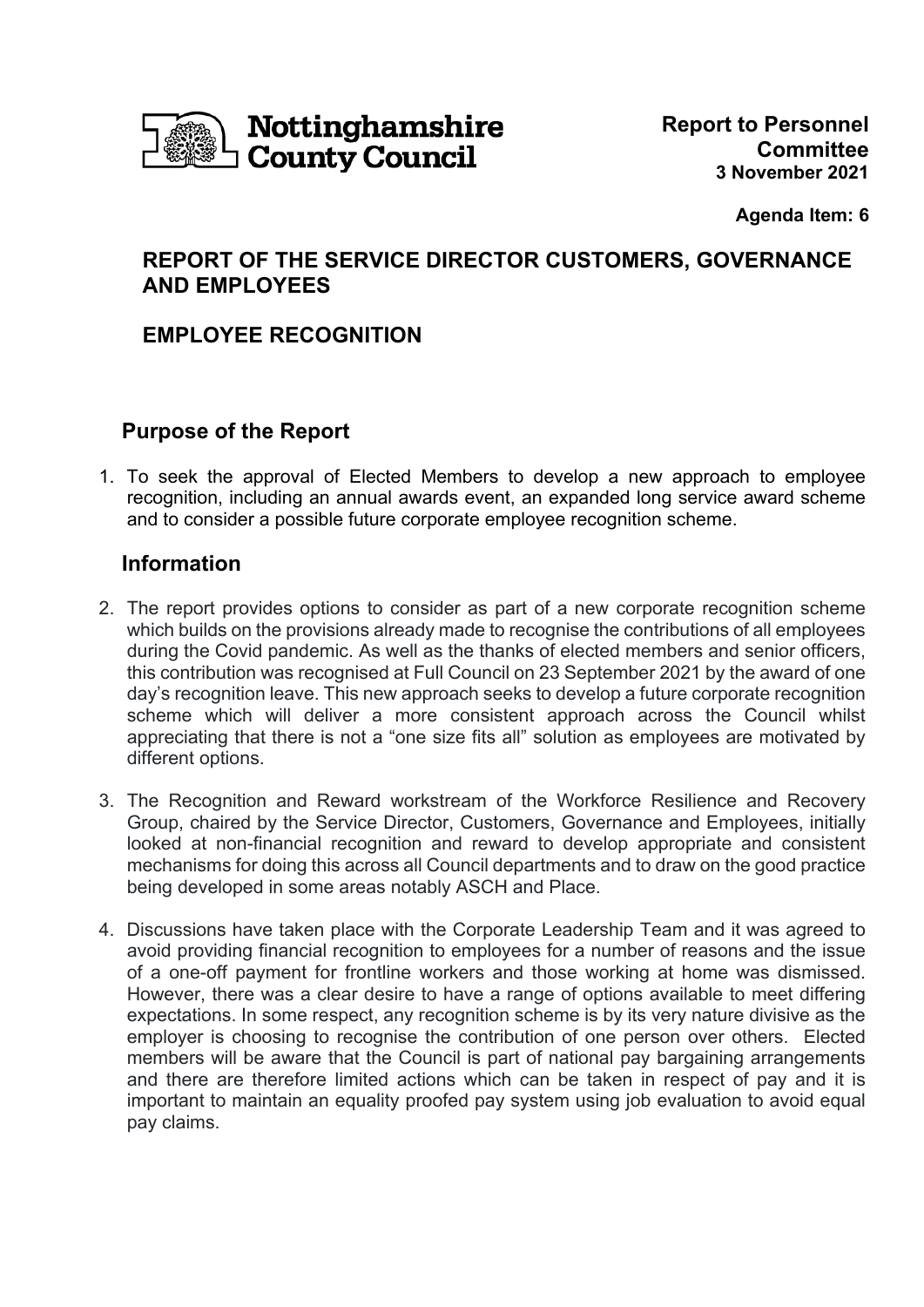- 5. Whilst there is support for some kind of recognition for nominated colleagues' contributions during the Covid emergency, there is also an expectation that a longer-term option would be developed. The longer-term proposals are outlined later in this report and could form the basis of future employee engagement sessions to identify if the scheme would have widespread support or if other options need to be explored. The recent award ceremony held for Inspire employees provides a useful example of how this can be done effectively at relatively low cost and work will be undertaken to learn from the Inspire approach.
- 6. The report also includes the proposal to extend and alter the current arrangements to recognise long service which currently is applied at 25 years to take account for the changing nature of employment in public services.

## **Recognition Events for Employee Contributions during the Pandemic**

7. The group working on this workstream considered a series of face to face events would be a suitable vehicle to recognise the contribution of a number of colleagues who have consistently and significantly gone over and above what is expected during the Covid pandemic. The suggestion is for a series of afternoon tea parties, hosted by the Chairman and the Chair of Personnel Committee for nominated employees and would involve light refreshments being provided plus the presentation of a certificate. These events would include relevant Elected Members (the Leader, the Chairman, Committee Chairs for example) and members of the Corporate Leadership Team to provide an opportunity to say thank you in person.

## **Options for a future non-financial recognition scheme**

- 8. There are several schemes already in place which could have a wider application. It is not intended for any corporate scheme to prevent what is already in place from continuing but rather to build on the existing schemes and to enable a more consistent approach to recognition to be developed across the whole Council.
- 9. Non-monetary rewards have a number of benefits over other forms of reward. They are more cost efficient because the recognition itself is the focus, and the value from the employee's point of view is derived from the act of recognition. They tend also to have a more immediate impact if delivered promptly. The categories for an annual award scheme need to be further developed alongside a set of validation criteria. The panel of judges will need to come from across the departments and include a member of the Corporate Leadership Team. At this time, elected members have not been included in the process but this may be part of further discussion on how the scheme evolves.
- 10. Outside of the formal recognition award scheme, there are a range of activities that can be better utilised to provide positive comment on employees' contributions all year round. These include:
	- Giving employees time to work on their own projects
	- Allow time to do volunteer work
	- One-to-one meetings with senior officers and Committee Chairs
	- Give employees the chance to show appreciation for each other by developing a virtual "Thank you" wall
	- Reward employees with more responsibility.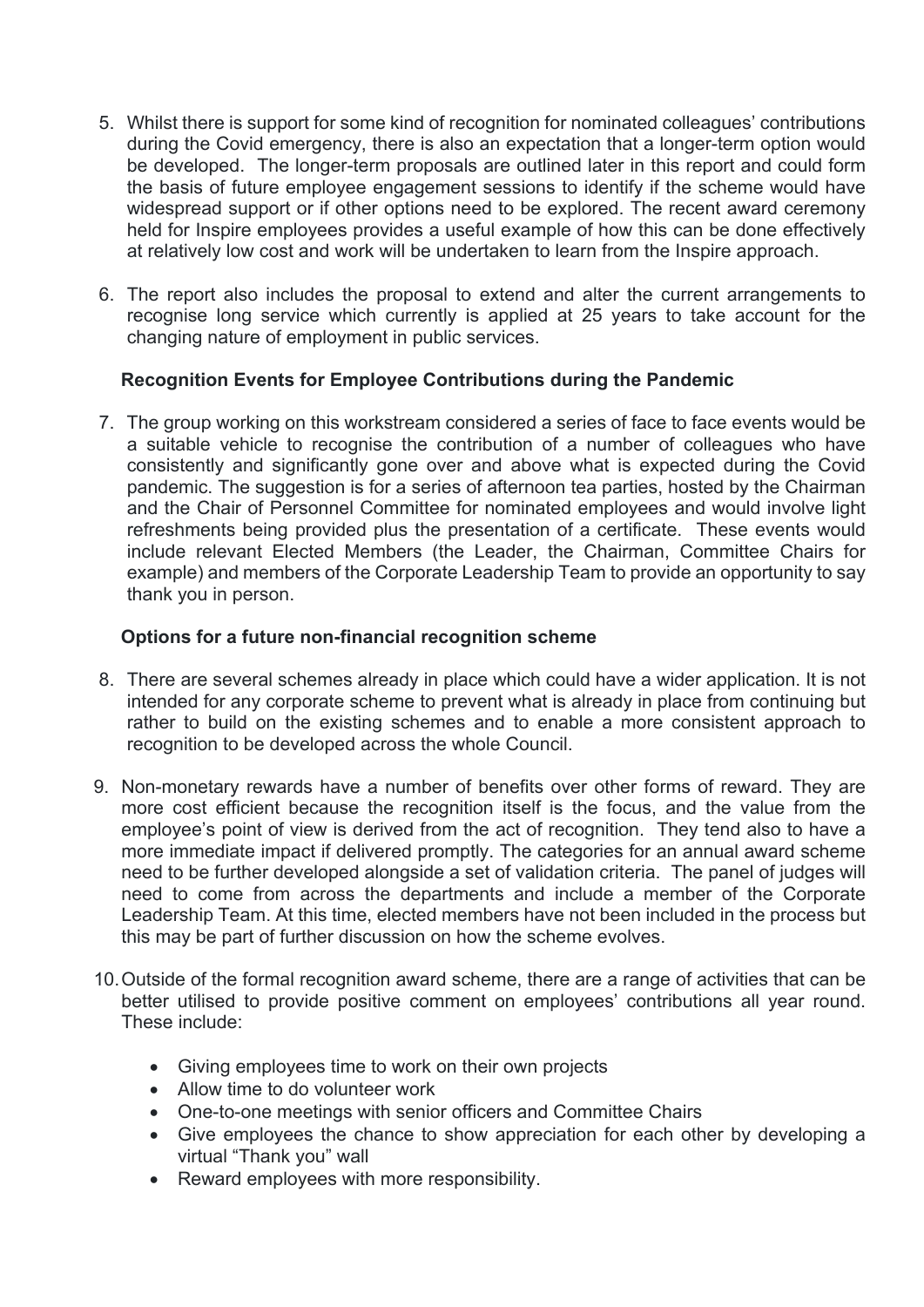- Give employees the opportunity to attend educational events/workshops
- Recognise employees on social media and on message boards in Reception areas
- Showcase Thank you messages from members of the public, service users and their families.

#### **Next Steps**

- 11. Subject to the approval of Personnel Committee, planning for the events can begin immediately using an existing list of nominations, subject to Covid restrictions being relaxed as identified in the national roadmap.
- 12. In terms of the annual award scheme, we need to develop a presentation to be used as part of the engagement events to gauge the level of support for this proposal. This can be both as part of a future Q&A session as well as inviting comment from across the workforce. We may want to include an "apprentice of the year" and/or "Learner of the Year" award to build on the developing list of categories.
- 13. In developing the proposals, we have kept in mind the following requirements**:**
	- Any scheme needs to be fair, open and transparent and available to everyone
	- The number of awards needs careful consideration to ensure nomination and achievement are valued
	- Awards must be of an appropriate value to ensure political sensitivities and external criticism are not triggered but the recipients still have something of value
	- The assessment process must be credible
	- A revised long service scheme is attached as Appendix 1 to this report.

## **Other Options Considered**

14. Members of this Committee have regularly recognised that our employees are the Council's greatest asset. It therefore seems fitting to create a system to recognise those whose contribution goes over and above what is required. Recognition schemes, if correctly developed and applied, can create enhanced engagement across a workforce. The last eighteen months has demonstrated how flexible and committed our employees are and to not recognise this seems inappropriate.

#### **Reasons for Recommendations**

15. The last 18 months have highlighted the importance of recognising the contribution of all our employees during the global pandemic. However, as we return to the "new normal" there will be further challenges to meet in delivering modern public services to our residents. Members have previously confirmed that our workforce is our most valuable asset and therefore it is appropriate to develop a range of measures to recognise their ongoing loyalty and contributions.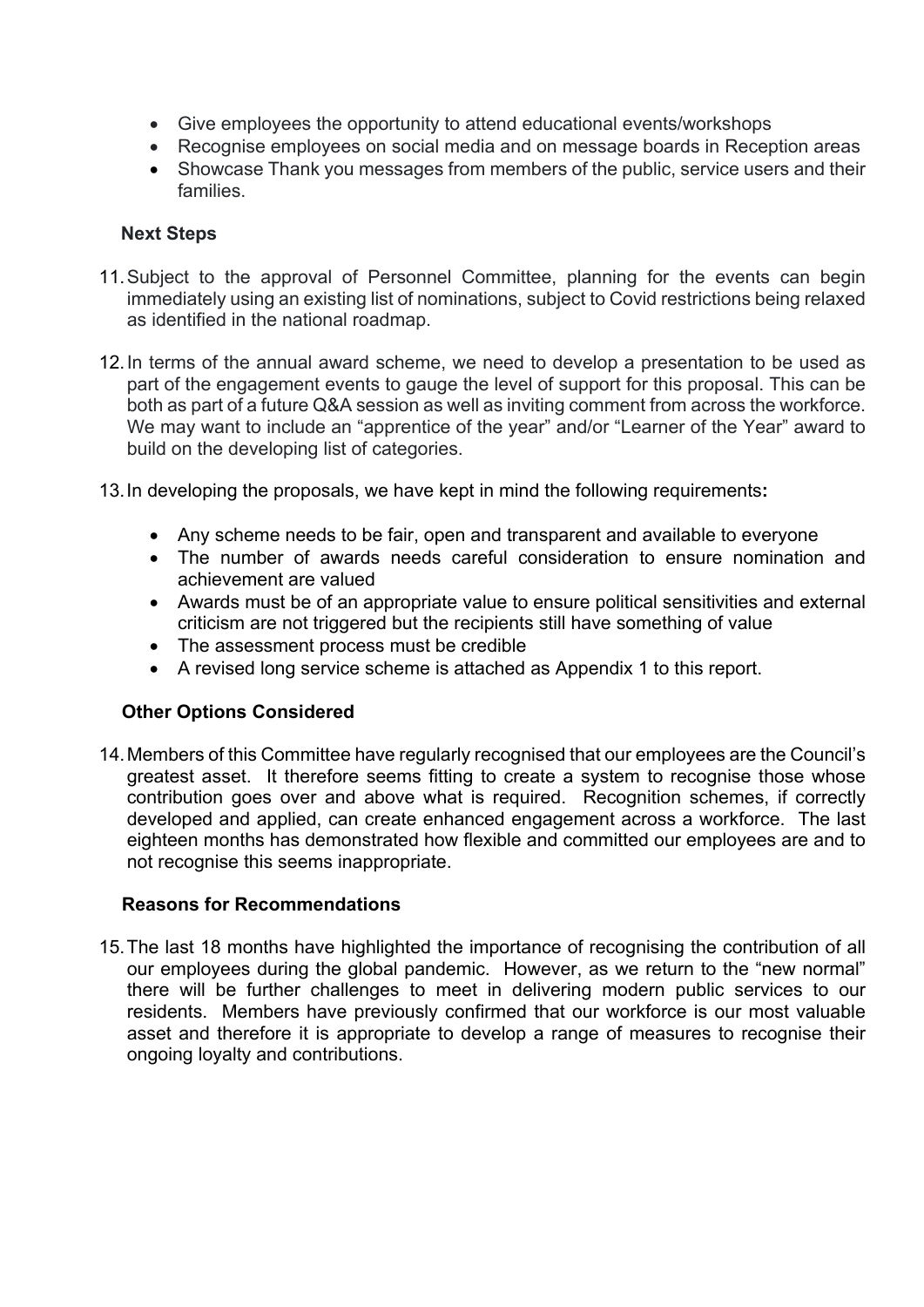# **Statutory and Policy Implications**

16. This report has been compiled after consideration of implications in respect of crime and disorder, data protection and information governance, finance, human resources, human rights, the NHS Constitution (public health services), the public sector equality duty, safeguarding of children and adults at risk, service users, smarter working, sustainability and the environment and where such implications are material they are described below. Appropriate consultation has been undertaken and advice sought on these issues as required.

## **Data Protection and Information Governance**

17. There are no data protection issues arising from this report as it does not contain any personal information.

#### **Financial Implications**

18. The various schemes we are seeking to develop will be at relatively low cost and be funded from existing service budgets.

#### **Human Resources Implications**

 19. The Human Resources implications are contained in the body of the report. It is recognised that people respond to different motivators. The intention to seek a range of employee views as part of the programme of question and answer sessions will seek to develop broader engagement in developing the new recognition scheme.

## **RECOMMENDATIONS**

It is recommended that Elected members:

- 1) Agree to the organising of a series of events hosted by the Chairman and involving elected members of this and other relevant Committees.
- 2) Agree to the development of a longer-term recognition scheme including an annual award ceremony.
- 3) Agree to the expansion and amendment of the current Long Service Award scheme.

#### **Marjorie Toward Service Director Customers, Governance and Employees Chief Executives Department**

**For any enquiries about this report please contact: Gill Elder, Head of Human Resources on gill.elder@nottscc.gov.uk or 01159773867**